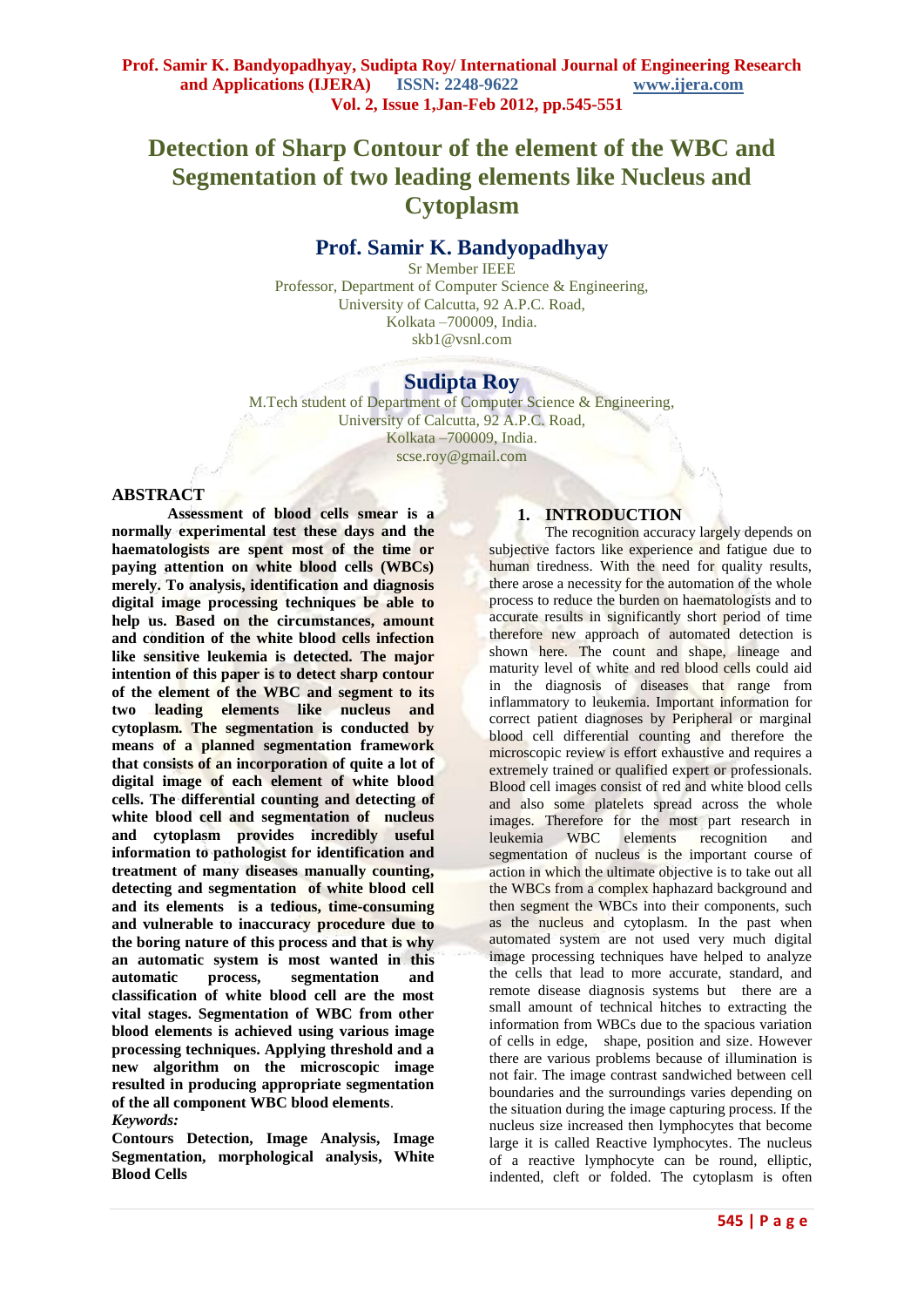abundant and can be [basophilic.](http://en.wikipedia.org/wiki/Basophilic) Normal lymphocyte and abnormal lymphocyte are shown in figure 1 and

figure2.



This study is focusing on WBC segmentation and detection using microscopic images by the digital microscope. So our main goal is to identify by contour wise WBCs elements and segment and detect each component of WBC and nucleuses and cytoplasm which has developed by means of digital image processing. The intention of the current learning is to build up an automatic tool which can identify, detect, segment and classify the white blood cells namely, lymphocytes, monocytes, basophil, eosinophil and neutrophil in digital microscopic images. Segmenting and classifying WBC was shown to be a difficult task due to various reasons including cell touching, close cell/background intensities. In many of the researches presented in literature automatic cell segmentation was avoided to decouple the error due to segmentation with that of classification have done manual segmentation for all the acquired images to individually get WBC.

#### **2. REVIEW WORKS**

Automated detection of the abnormalities in medical images is an important and sometimes necessary procedure in medical diagnostics, planning, and treatment [1]. The recognition accuracy largely depends on subjective factors like experience and fatigue due to human tiredness. With the increasing demand for more number of such examinations along with the need for quality results, there arose a necessity for the automation of the whole process. This not only reduced the burden on haematologists but also yielded accurate results in significantly short period of time. An automated diagnosis system will alleviate the workload and the influence of subjective factors. Automated detection involves removal of red blood cells and platelets from the background. A standard image binarization technique, namely, Otsu [2] Image binarization is a very important step in image processing and pattern recognition applications, previously, most proposed methods followed the traditional manual makeover, i.e., detecting a cell, extracting its features, classifying the cell, and then updating the count [3-6]. Even though several attempts have been made to solve the blood cell counting, they are applied to peripheral blood only. The counting problem in



Figure 1. Normal Lymphocyte<br>Figure 2. Abnormal Lymphocyte

WBC is much more difficult due to the high density of cells. A projected structure for segmenting white blood cells is used by means of incorporation of concepts in digital image processing [7]. The nucleus segmentation part measurement is based upon morphological analysis and the cytoplasm segmentation is based on pixel strength threshold. In the case of edge detection we apply several different type of edge detection technique for blood cell boundaries have been extraction one of them is canny edge detection [8] by using this technique, edges taking place in the images would not be missed and there would be no responses to non-edges. Instead of considering each pixel, we consider a group of connected pixels called a patch. The fuzzy clustering of pixels provides the over segmentation in which several patches are generated. These patches are then combined to form two segments of nucleus and non-nucleus regions depending upon their similarities. Ngoc-Tung Nguyen, Anh-Duc Duong, and Hai-QuanVu gained a high result in splitting cell images with lower complexity and timeperforming [11]. These results demonstrate that the proposed technique is able to perform well with variable degrees of overlapping. Even better, distorted cells as well as their different size can be exactly split by this method. Fabio Scotti proposes a method [12] to enhance the microscope images by removing the undesired microscope background and a method for the robust estimation of the mean cell diameter and a new fully self-adaptive segmentation strategy to robustly identify white cells permitting. This method is easily extracting the features of white cells for subsequent automatic diagnosis of blood diseases (i.e., the Acute Leukemia). Nicola Ritter, James Cooper in ACSC [13]presented an unsubstantiated blood cell segmentation algorithm for images which taken from peripheral blood smear slides. Unlike preceding algorithms the scheme is rapid and totally automated, finds every single items cells, cell fragments and cell groups that do not overlap the border image identifies the each points inside to each WBCs elements and finds an correct one pixel extensive border for each object then disconnect the objects that just touch and has been exposed to work with a large collection of red blood cell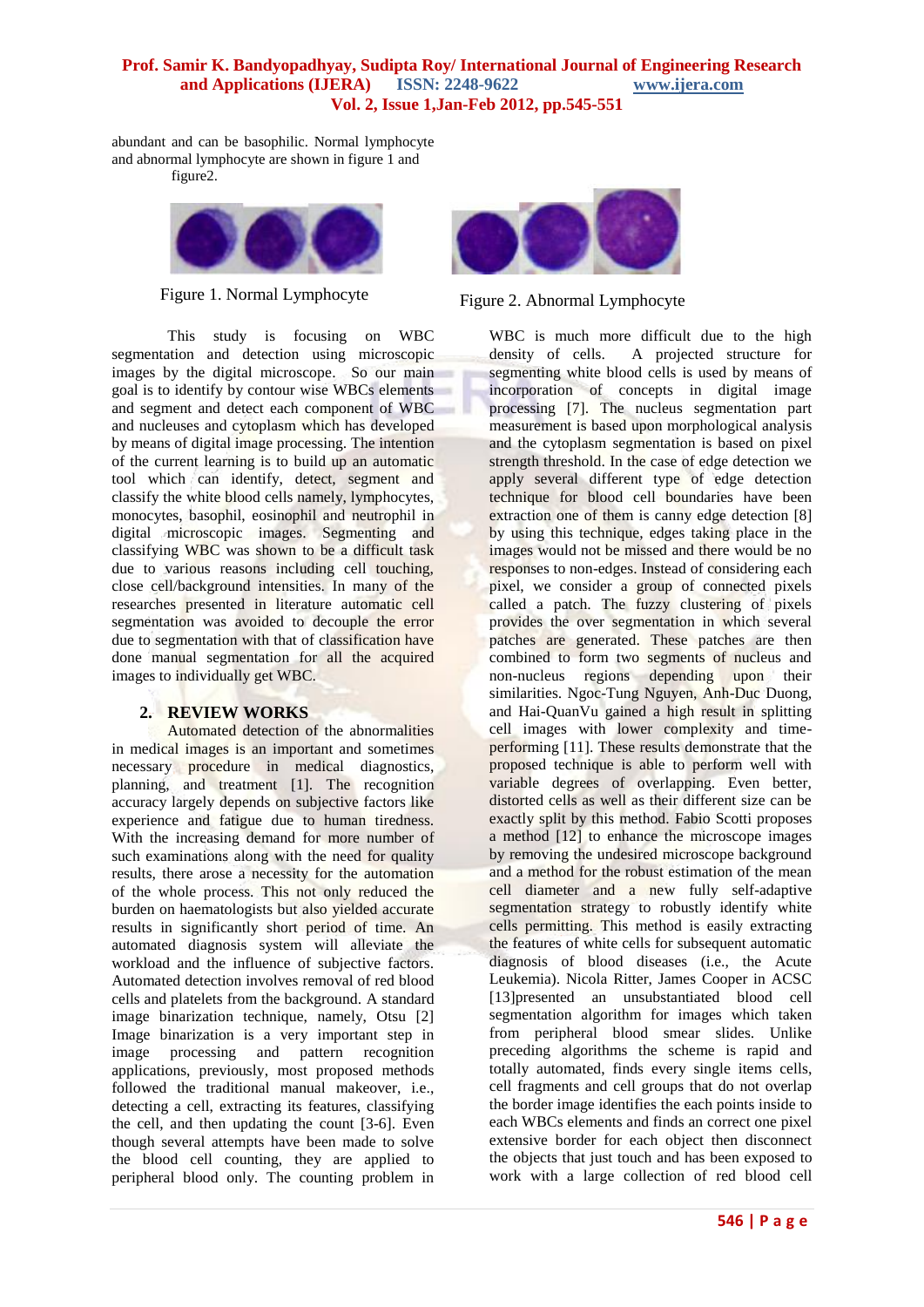morphologists. S. Savkare and S. P. Narote in International Journal of Computer Science and Security proposed automated method of segmentation and classification of cell is simple [14] automatic approach is used Otsu Thresholding on gray image and green channel of the blood image for cell segmentation, watershed transform is used for separation of touching cells, color and statistical features are extracted from segmented cells and SVM binary classifier is used for classification of normal and parasite infected cells. Cell segmentation is a difficult crisis due to the complex nature of the cells and the ambiguity present in microscopy. Manual methods for this intention are burdensome, highly subjective and imprecise, thus requiring automated methods that complete this task in an objective and very efficient way. There are three types of cells in normal human blood: red cells, leukocyte or white cells and blood platelets. Generally, red cells are simple and similar. While white cells contain nucleus and cytoplasm and there are different types of them. White cells are categorized into five groups: neutrophil, eosinophil, basophil, monocyte and lymphocyte. The texture, colour, size and morphology of nucleus and cytoplasm make differences among these groups. In our paper we are considering only the nucleus. In blood smear, number of red cells is many more than white cells.P.S.Hiremath, Parashuram Bannigidad and SaiGeeta in IJCA proposed an automated image segmentation and classification of electron microscope images and extracting geometric features of leukocyte cells. The experimental results are compared with the manual results obtained by pathologies which is more reliable and computationally less expensive.

#### **3. METHODOLOGY**

First of all some image noise reduction techniques to removal of noise of noise by grayscale conversion, in this process conversion takes input colour image and convert into grayscale image which is done by forming a weighted sum of each three (RGB) component, such as a gray value equals to 0.2989  $*$  R + 0.5870  $*$  G + 0.1140  $*$  B, eliminating the saturation and hue information while retaining the luminance and the image returns a grayscale colour map. In next we have calculate the size of the matrix (as all image store in matlab are in the matrix form) in rows and column. Converts grayscale image data matrix into a double precision array, double may be overloaded for any object when it makes sense to convert it to a double-precision value, if value of matrix is already a double precision array, double need not double precision. Double precision due to fix the image size this means do not degrade the image size. Scan left to right top to bottom whole image

each row and column check if double precisionized pseudorandom value is greater than 255 then set those position of matrix is 255 and if double precisionized pseudorandom value is less than 0 then set those position of matrix is 0. Then give a cut-off value in which above the cut off value passes and then scan again from left to right and top to bottom and add matrix element with allowed value which is given calculated by average of maximum and minimum value, it is a methodology of sub-suppression of hazy images. Then we apply a technique to convert it in to binary image by giving a threshold value. After this a problem is that most intense part of the pixel which are not bright (white) are turned as black that is why we reversed the pixel value 0 as 1`and 1 as 0, the make our aim correct that only more intense part are glow brightly with pixel value 1. Scanning performed here also left to right and top to bottom. Then morphological analysis is applied which is a technique of image processing based on shapes. The value of each pixel in the output image is based on a comparison of the corresponding pixel in the input image with its neighbors. By choosing the size and shape of the neighborhood, you can construct a morphological operation that is sensitive to specific shapes in the input image. Here we apply two matlab command of morphological operation is strel and imerode. Morphologic operations are especially suited to the processing of binary images and greyscale images. In the basis of morphological operation we can determine contour and segment of the nucleus.To detect only the portion of WBC elements small area removal is applied[15-19].

#### **Algorithm:-**

Input: A color sample (blood) image.

Output: Contour and segmented WBC elements image.

Step 1: Converts input colour image in to grayscale image which is done by forming a weighted sum of each three (RGB) component, eliminating the saturation and hue information while retaining the luminance and the image returns a grayscale colour map.

Step 2: Calculate the size of the matrix which returns the number of rows and columns in separate output variables x and y.

Step3: Converts grayscale image data matrix into a double precision array, which store in d.

Step 4: Multiply a matrix which returns x-by-y matrix containing pseudorandom value, the size x, y is nonnegative integers (negative integers can be treated as 0) with square root of a constant and return to T, calculate  $r = d + T$ .

Step 5: For  $i = 1$  to x do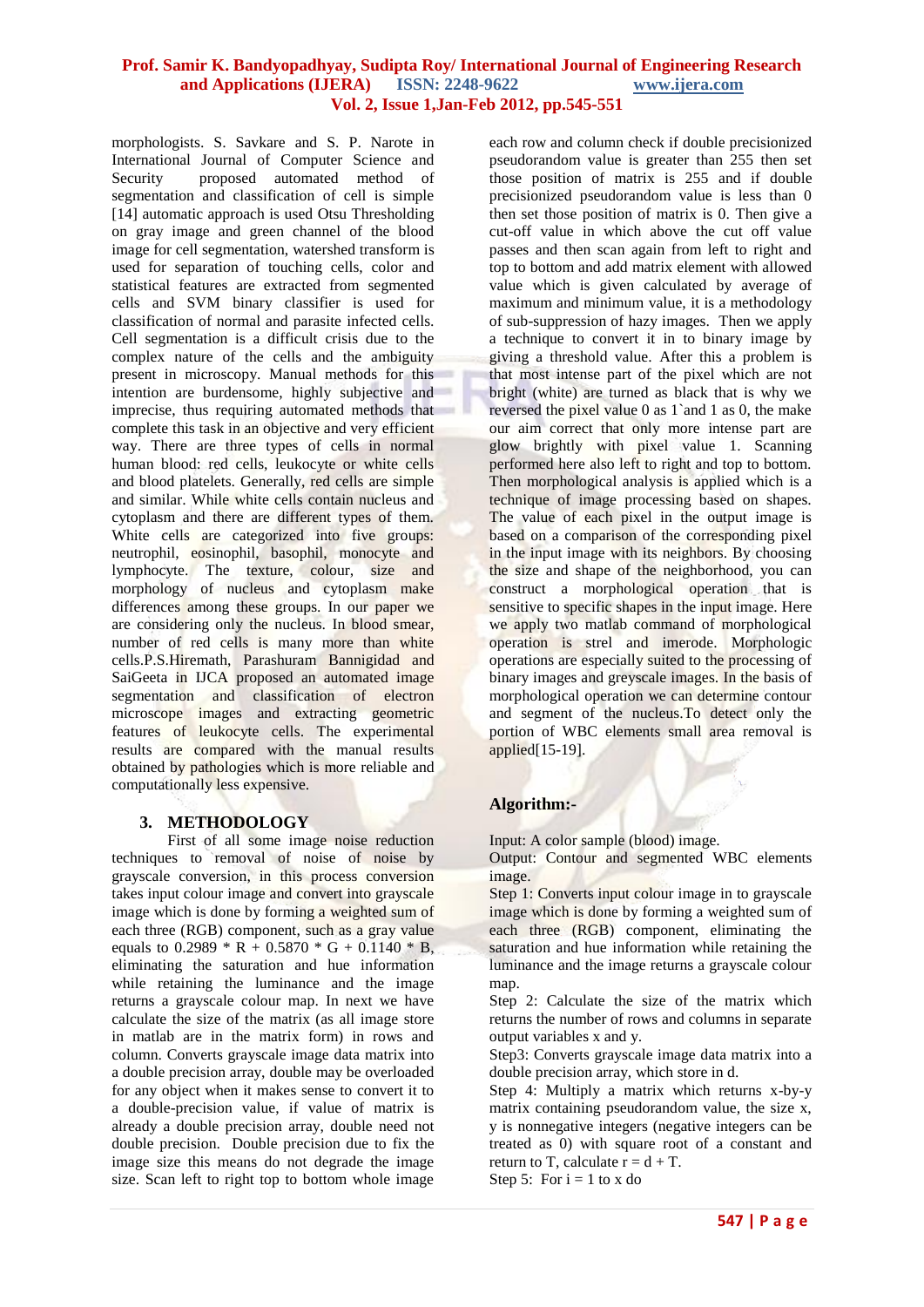| Step 6:         | For $i = 1$ to y do                                       |
|-----------------|-----------------------------------------------------------|
| Step $7:$       | If $(r(i,j) > 255)$ then                                  |
| Step 8:         | $r(i,j) = 255$                                            |
| Step 9:         | EndIf                                                     |
| Step $10$ :     | If $(r(i,j) < 0)$ then                                    |
| Step 11:        | $r(i,j) = 0$                                              |
| Step $12$ :     | EndIf                                                     |
| Step $13$ :     | EndFor                                                    |
| Step 14: EndFor |                                                           |
|                 | Step 15: Calculate max and min value of r into $m_1$      |
|                 | and m <sub>2</sub> , average $a = (m_1 + m_2)/2$ .        |
|                 | Step 16: Initialize $q_1=s_1=q_2=s_2=p$ =counter=0, cut = |
| 0.5.            |                                                           |
|                 | Step 17: Returns an absolute value corresponding          |
|                 | to the (a-p) and store it to the variable z.              |
|                 | Step 18: If $(z) = cut$ then                              |
|                 | Step 19: counter=counter + 1                              |
|                 | Step 20: For i=1 to x do                                  |
| Step $21$ :     | For $i=1$ to y do                                         |
| Step $22$ :     | If $(r(i,j)) \ge a$ )then                                 |
| Step $23$ :     | $q_1 = q_1 + r(i,j)$                                      |
| Step 24:        | $s_1 = s_1 + 1$                                           |
| Step $25$ :     | EndIf                                                     |
| Step 26:        | If $(r(i,j) < a)$                                         |
| Step 27:        | $q_2 = q_2 + r(i,j)$                                      |
| Step 28:        | $s_2 = s_2 + 1$                                           |
| Step 29:        | EndIf                                                     |
| Step 30:        | EndFor                                                    |
| Step $31$ :     | EndFor                                                    |

Step 32: Set the variable  $b_1 = (q_1 / s_1)$ ,  $b_2 = (q_2 / s_1)$ s<sub>2</sub>),  $p = ((b_1 + b_2) / 2)$ . Step 33: Repeat step 17 and set a=p. Step 34: EndIf Step 35: Initialize all element of a matrix zero store it into R. Step 36: For  $i = 1$  to x do Step 37: For  $j=1$  to y do Step 38: If( $r(i,j) \ge a$ ) Step 39:  $R(i,j) = 1$ Step 40: EndIf Step 41: EndFor Step 42: EndFor Step 43: Reverse the matrix element by  $c = (1 - R)$ . Step 44: After converting binary image show more intensity and more area by creates a flat, disk-<br>shaped structuring element, where radius shaped structuring element, where radius nonnegative integer parameter by strel command. Step 45: Erodes the grayscale binary, or packed binary image, returning the eroded image from tep44 function by imerode command. Step 46: Removes from a binary image(step45) all

connected components (objects) that have fewer than P pixels, producing another binary image This are done by the determination of connected components, computation the area of each components, removal small objects then get the ultimate output image.



Figure 3. Blood Image Figure 4. Grayscale



Figure 6. Contour of blood smear Image



Image



Figure 7. Canny edge of blood Image



Figure 9. Segmented WBC elements



Figure 5. Threshold segmentation



Figure 8. Contour of WBC elements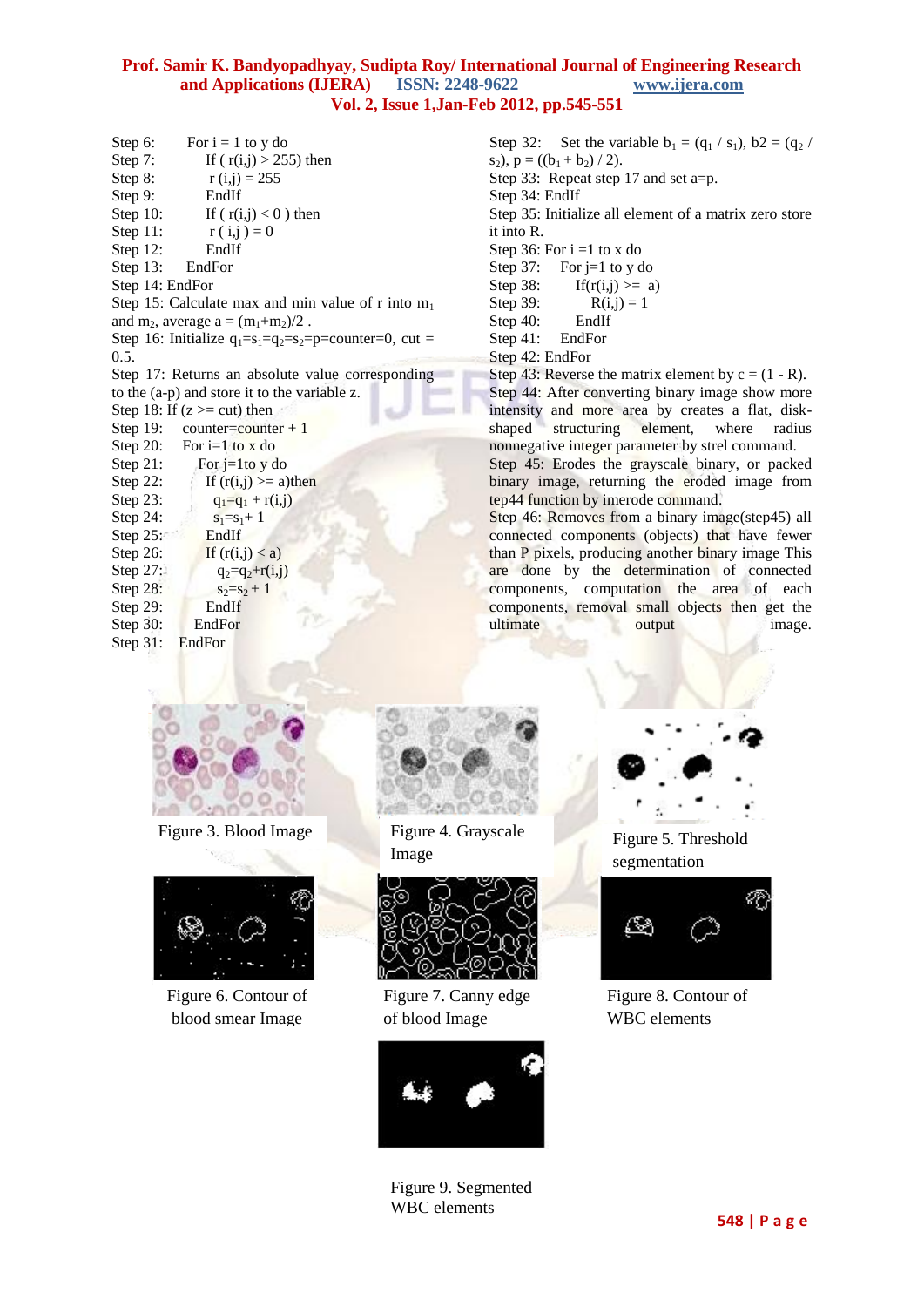The part of the (WBC) images that has the white blood cells element has more intensity than that of other portion of image, other things is that highest intensity area is the nucleus and we can make our assumptions about the type of the white blood cells, these are the basic things which we considered. Different type white blood cell has different type of nucleus with different type of lobe, detecting contour and segmenting there nucleus we can determine each element of the WBC. A sample smear image is shown in figure 3 and a grayscale conversion of original image is shown in figure 4 which is due to the noise reduction from image. Figure 5 shows the threshold segmentation from grayscale image and also it is a technique to covert binary image which helps us applying morphological operation. Applying morphological operation we get contour of blood elements image Which is actually done by less strel value, disk type of strel is apply here and output is shown in figure 6. If we compare with the canny edge detection technique our algorithms give better result because

canny shows all edges of blood cell element but our goal is to detect only WBC elements though some red and platelet are detected in our algorithms but overall consideration our algorithms for edge detection of WBC elements give better result. Small area remove strategy is due to the extraction of only white blood cells. Contour of WBC elements without any other blood element is shown in figure 8.we can detect white blood cells from this contour because different WBC element has different type of lob or nucleus. Segmentation shown in figure 9 in which we extract nucleus from its each element. Thus from figure 8 and figure 9 we can conclude that there are neutrophil, eosinophil, lymphocyte, in the right side neutrophil, left side eosinophil and the middle one is lymphocyte. In normal lymphocyte ratio of cytoplasm and nucleus is almost same but abnormality is due to the growth of nucleus and reduces cytoplasm namely reactive lymphocyte, thus segmentation of nucleus of a lymphocyte is shown in figure 10.



Figure 10. Normal lymphocyte segmentation

**Some Other Result For Different Input Blood Images**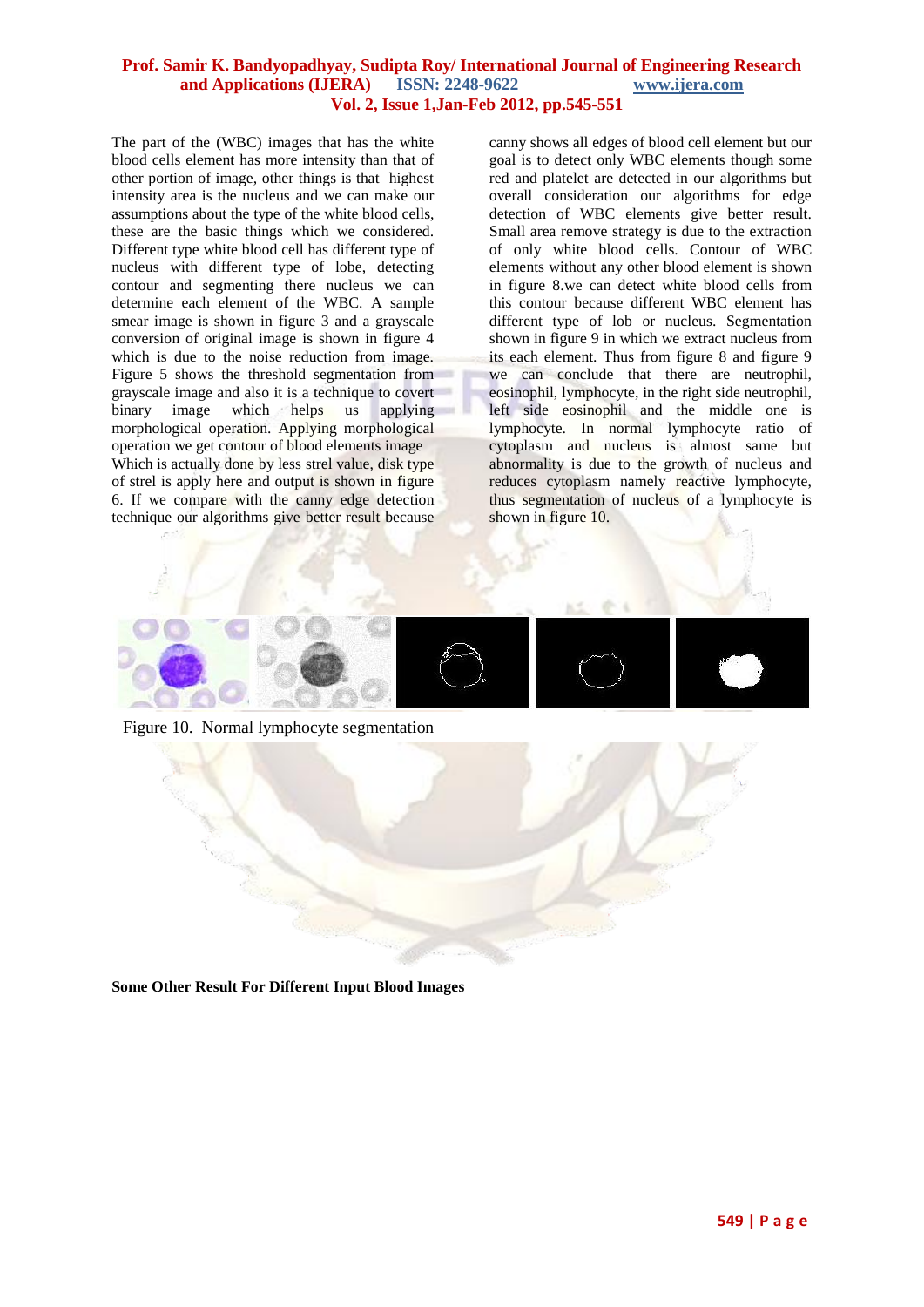

Figure 11. (I 1, I 2, I 3, I 4) are the four input images,  $(A, B, C, D, E)$  are the different type of output such that A is the grayscale conversion of original smear blood image, B is contour image of WBC's elements of our proposed scheme, C is the canny edge detection output, D is the contour image of only WBC's element suppressing other element of blood, E is the segmented nucleus of the each WBC's element.

# **4. CONCLUSIONS**

We have presented a method for WBC segmentation into nucleus and cytoplasm which helps in the diagnosis of several diseases. Our method successfully segments WBC images into nucleus, cytoplasm and background. Another important contribution is the use of a scale-space toggle operator to regularize the image contours, leading to a better segmentation without leaking. The errors that do occur are often caused by noise within a cell. The trace "wants" to curve in towards the cell, and a noisy cell surface will create enough gradient information for it to do so. This kind of error makes up the majority of the incorrectly traced contours. The image simplification performed by the multi-scale operator also filters

out the noise present in some images. The nucleus information will be important to classify similar shapes from different maturation levels, where the only difference between classes is the proportion between nucleus and cytoplasm areas. The proposed method is more reliable, computationally less expensive and the proposed algorithms are better to detect the cells.

#### **5. FUTURE WORK**

Future work will focus on classification of the resulting contours, as well as improving culling measures to filter out more incorrect contours. In order to find more than just the topmost cells, we envision a multi-pass approach, first marking the top contours, and then repeating the process to find